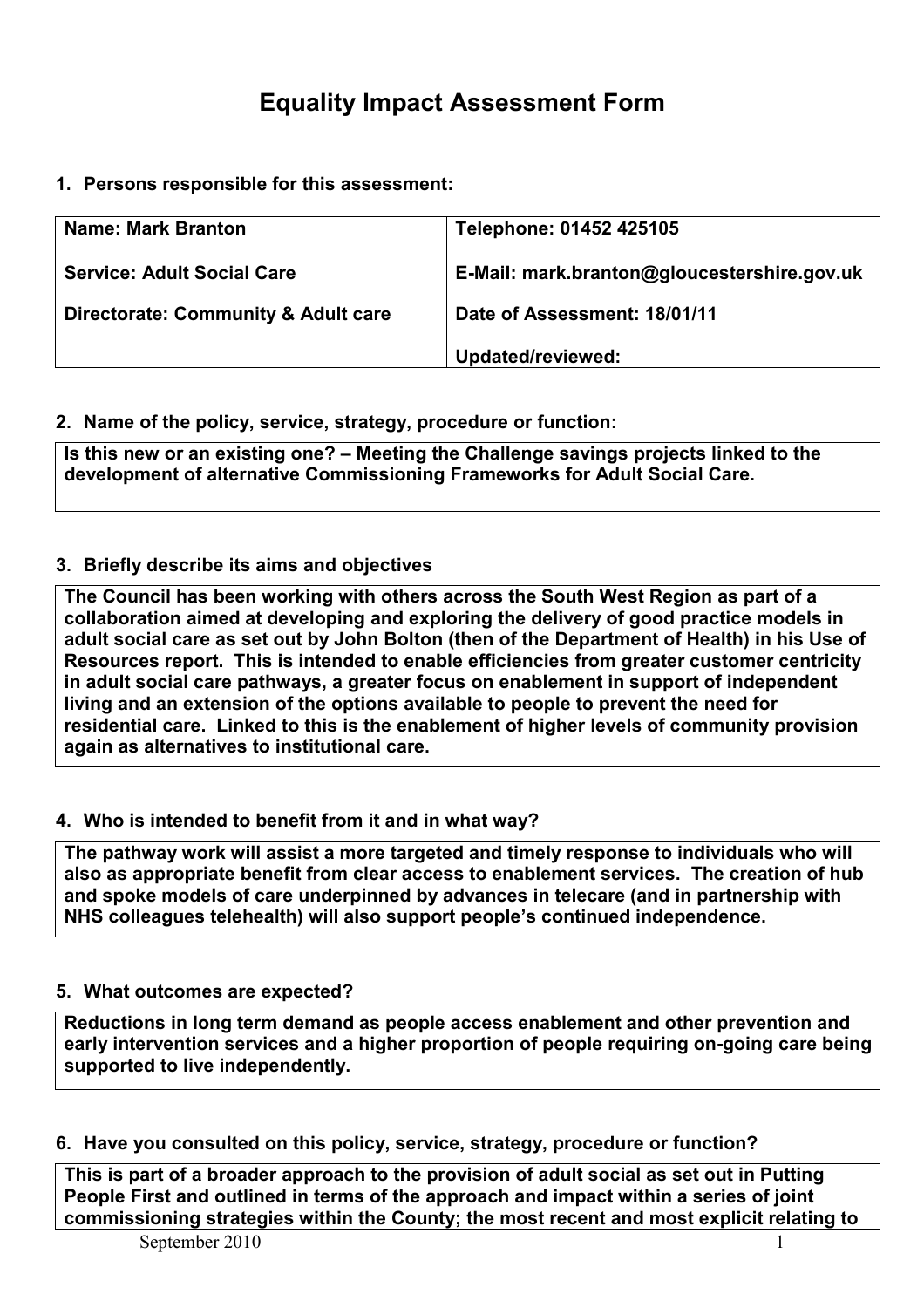People with Learning Disabilities.

The approach also builds on the underlying themes of Meeting the Challenge and the need to change the way public services are delivered whilst still ensuring support for the most vulnerable.

However as the programmes are considered to be long term change programmes, engagement and consultation of the impact of changes will continue to be assessed and reviewed as part of ongoing partnership working and these will be incorporated into this assessment.

7. What evidence has been used for this assessment: e.g. Research, previous consultations, MAIDEN?

The work is based on the Department of Health's own analysis of the effective use of resources and the work taken forward regional by the ADASS branch to support its delivery. Local configuration has and is being undertaken linked to the JSNA, Joint Commissioning Strategies and the extra care housing needs survey undertaken (all of which are based on and linked to MAIDEN).

## 8. Could a particular group be affected differently in either a negative or positive way?

#### Please evidence that you have used the Consultation toolkit and planning template http://staffnet/index.cfm?articleid=5203

|                                                | <b>Negative</b> | <b>Positive</b> | <b>Neutral</b> | Evidence                                                                                                                                                                                                                                                                                                                                                                                                      |  |
|------------------------------------------------|-----------------|-----------------|----------------|---------------------------------------------------------------------------------------------------------------------------------------------------------------------------------------------------------------------------------------------------------------------------------------------------------------------------------------------------------------------------------------------------------------|--|
| Age                                            |                 |                 |                | Will reduce long term dependencies and enable<br>people to develop and maintain their independence.                                                                                                                                                                                                                                                                                                           |  |
| <b>Disability</b>                              |                 |                 |                | Much of the current focus of adult social care<br>personalisation came from disability rights movement<br>and the demand for independent living. National<br>statistics show that personalised support and services<br>enhance the quality of life for disabled people. Again<br>the developments will help reduce long term<br>dependencies and enable people to develop and<br>maintain their independence. |  |
| Gender                                         |                 |                 |                | The proposed changes have no direct effect on<br>gender until linked with age as women tend to have a<br>longer life expectancy and thus are most likely to be<br>impacted upon by the developments.                                                                                                                                                                                                          |  |
| Race including<br><b>Gypsy &amp; Traveller</b> |                 |                 |                | Personalised services should allow individuals from<br>ME communities to interpret the structure of support<br>and services so it more nearly meets the cultural and<br>social needs of them and their community.                                                                                                                                                                                             |  |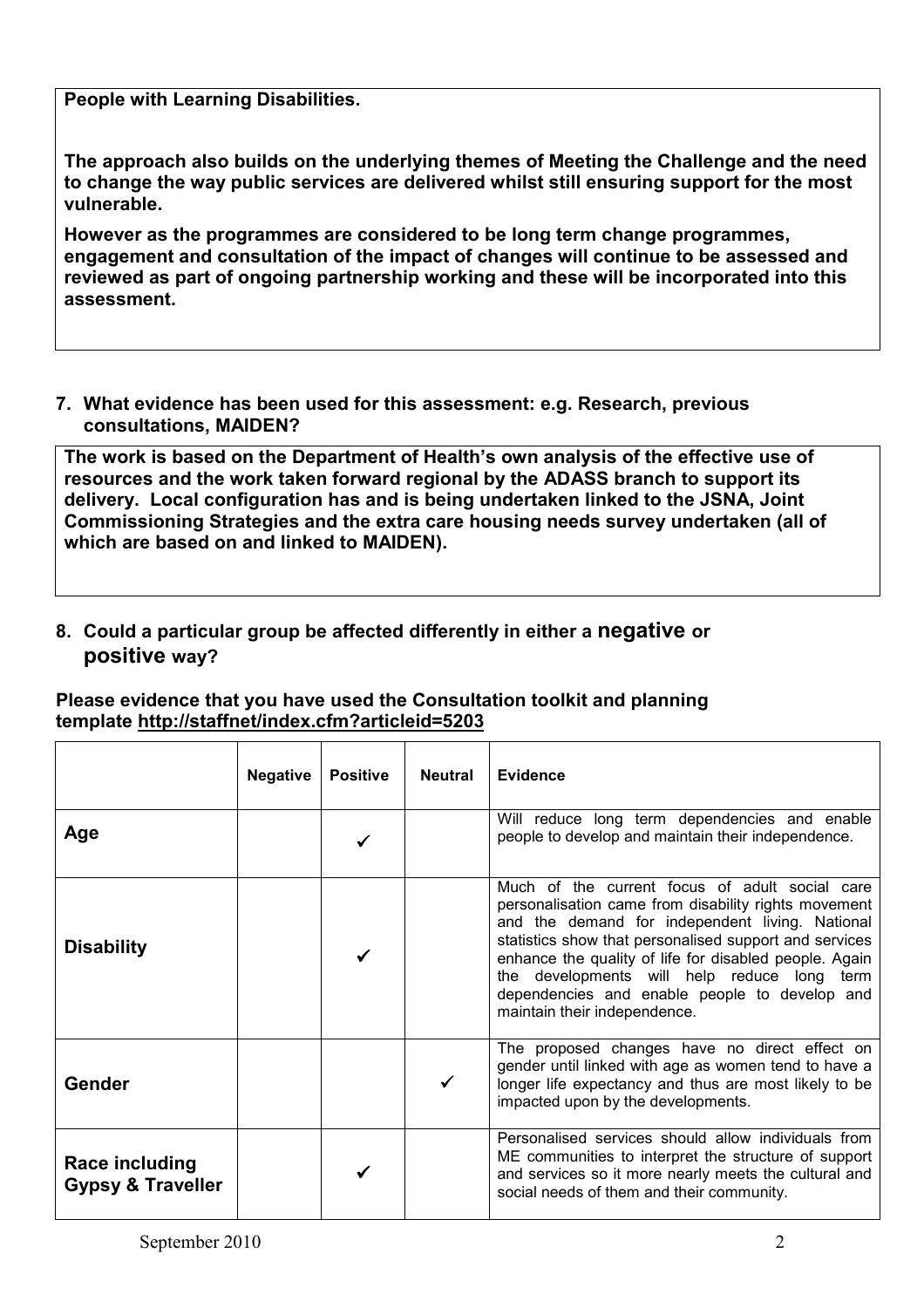| <b>Religion or Belief</b>                                                                                     |                                                                                                                                                                                                                                                                                                                                                                                                                                                                                                                                       |              | Personalised services should allow individuals from<br>faith communities to interpret the structure of support<br>and services so it more nearly meets their needs in<br>relation to religion and belief.                                                                                                                                                                                                                                                                                                                                                                                                                                                                                                                                                                                                                     |
|---------------------------------------------------------------------------------------------------------------|---------------------------------------------------------------------------------------------------------------------------------------------------------------------------------------------------------------------------------------------------------------------------------------------------------------------------------------------------------------------------------------------------------------------------------------------------------------------------------------------------------------------------------------|--------------|-------------------------------------------------------------------------------------------------------------------------------------------------------------------------------------------------------------------------------------------------------------------------------------------------------------------------------------------------------------------------------------------------------------------------------------------------------------------------------------------------------------------------------------------------------------------------------------------------------------------------------------------------------------------------------------------------------------------------------------------------------------------------------------------------------------------------------|
| <b>Sexual Orientation</b>                                                                                     |                                                                                                                                                                                                                                                                                                                                                                                                                                                                                                                                       | $\checkmark$ | None of the feedback to date has identified that the<br>proposed changes will have impact either positively or<br>negatively on LGB individuals. We will need to ensure<br>that this is monitored through ongoing engagement.                                                                                                                                                                                                                                                                                                                                                                                                                                                                                                                                                                                                 |
| <b>Transgender</b>                                                                                            |                                                                                                                                                                                                                                                                                                                                                                                                                                                                                                                                       | ✓            | As above.                                                                                                                                                                                                                                                                                                                                                                                                                                                                                                                                                                                                                                                                                                                                                                                                                     |
| Other groups: e.g.<br>Rural Isolation,<br>Long term<br>unemployed,<br>Deprivation<br><b>Health Inequality</b> |                                                                                                                                                                                                                                                                                                                                                                                                                                                                                                                                       | ✓            | Those living in areas of deprivation, the long-term<br>unemployed and those living in isolation in urban<br>communities should gain from living in communities<br>where locally based activities exist and where the<br>activities available can be shaped to meet their<br>individual support needs.<br>Universal services work best when everyone can get<br>the information, advice and support they need readily<br>and easily to be able to use them effectively.<br>They can then maintain their health and wellbeing,<br>exercise choice and control over their everyday lives<br>and participate fully in their communities.<br>We intend to contribute to this by maintaining advice,<br>information and advocacy at their current level.                                                                            |
| <b>Community</b><br><b>Cohesion</b>                                                                           | <b>Describe how the proposed</b><br>activity, policy, strategy,<br>service, procedure or function<br>will contribute to Community<br>Cohesion.<br>You will need to consider;<br>Is there equality between<br>those who will and won't<br>benefit from the proposal?<br>Are there strong relationships<br>between groups and<br>communities in the area<br>affected and will the proposed<br>action promote positive<br>relationships?<br>Does the proposal bring<br>groups / communities into<br>increased contact with each<br>other |              | The commissioning developments are aligned to the<br>personalisation agenda, which aims to empower the<br>individual by encouraging the exercise of choice and<br>control. It is also part of Meeting the Challenge and<br>the introduction of The Big Society, both of which are<br>designed to increase community activity<br>and<br>community involvement in decision making.<br>Universal services work best when everyone can get<br>the information, advice and support they need readily<br>and easily to be able to use them effectively.<br>They can then maintain their health and wellbeing,<br>exercise choice and control over their everyday lives<br>and participate fully in their communities.<br>We intend to contribute to this by maintaining advice,<br>information and advocacy at their current level. |

9. If you have identified a negative impact in question 8, what actions have you undertaken or do you plan to undertake to lessen or negate this impact?

Please indicate whether these actions will be carried forward into level 2 or level 3 business plans.

| Action(s): | How will this action be<br><b>Monitored/Evaluated</b> | When will policy /<br>service / strategy /<br>procedure / function<br>be reviewed? | <b>Carried to</b><br>Level 2? | <b>Carried to</b><br>Level 3? |
|------------|-------------------------------------------------------|------------------------------------------------------------------------------------|-------------------------------|-------------------------------|
|            |                                                       |                                                                                    | Y/N                           | Y/N                           |
|            |                                                       |                                                                                    | Y/N                           | Y/N                           |